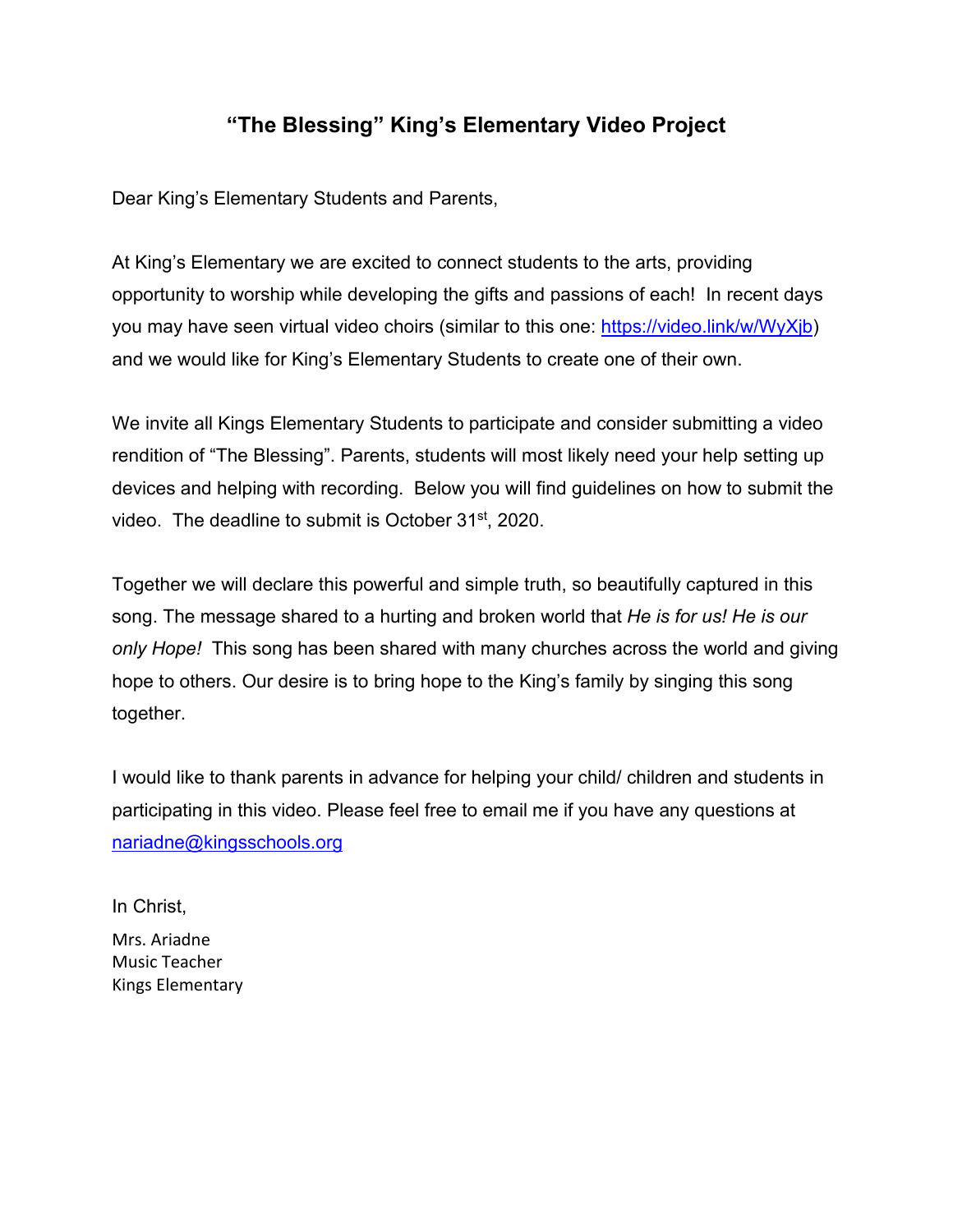# **How to Submit your Video**

## **All recordings must be received no later than 11 PM PST October 31st, 2020**

## **Step by Step Overview**

- 1. Download the reference track and lyrics and sing a long with me <https://video.link/w/c3dob> (Remember to clap on beat 4)
- 2. If you would like to sing and do the motion click on this video: <https://video.link/w/j56lb> (Remember to clap on beat 4). You are welcome to lip sync and do the motion with the same video.
- 3. If you are challenged to sing the harmony, please email me at [nariadne@kingsschools.org](mailto:nariadne@kingsschools.org) and I can give you the harmony video.
- 4. Print the lyrics (attached below)
- 5. You will need two devices:
	- a. One device is for the listening the track and I would suggest to listen the music through your headphones.
	- b. One device is for recording your voice.

If you are recording audio using your phone, use the microphone built into your headphones for recording audio.

6. Submit your video to

<https://drive.google.com/drive/folders/19F2S5zxbPdInCpGB4NFKu43lHfrlstGg> or Microsoft Teams.

# **Important Notes for Recording Video**

- Film yourself with your phone/camera in landscape mode (horizontal).
- Place yourself at the center of the image, making sure not to crop off the top of your head.
- Please avoid wearing clothing with large logos.
- Use the highest quality available on your device.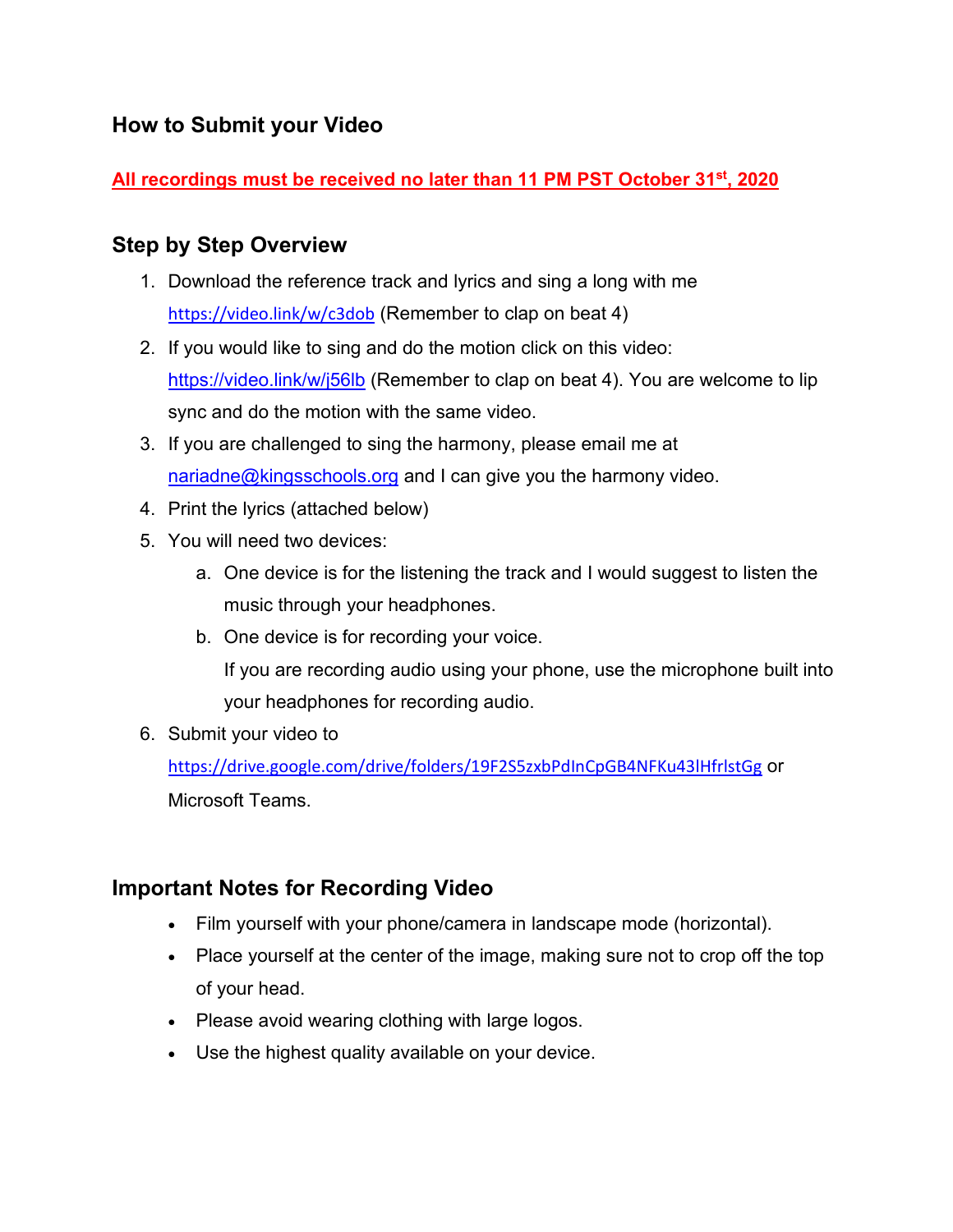- Make sure cameras are set to film at 30 fps or 29.97fps depending on your device.
- Film with lots of natural light or in a well-lit space so that we can see you clearly.
	- o Avoid having bright lights directly behind you
	- o Film in a uniform and uncluttered background.
	- o Example of a good setting.



### **The Blessing Lyrics and Flow**

•

Intro Music

Verse The Lord bless you And keep you Make His face shine upon you And be gracious to you

Verse The Lord turn His Face toward you And give you peace

Verse The Lord bless you And keep you Make His face shine upon you And be gracious to you

Verse The Lord turn His Face toward you And give you peace **Chorus Amen, amen, amen Amen, amen, amen**

Verse The Lord bless you And keep you Make His face shine upon you And be gracious to you

Verse The Lord turn His Face toward you And give you peace

**Chorus Amen, amen, amen Amen, amen, amen**

**Chorus Amen, amen, amen Amen, amen, amen**